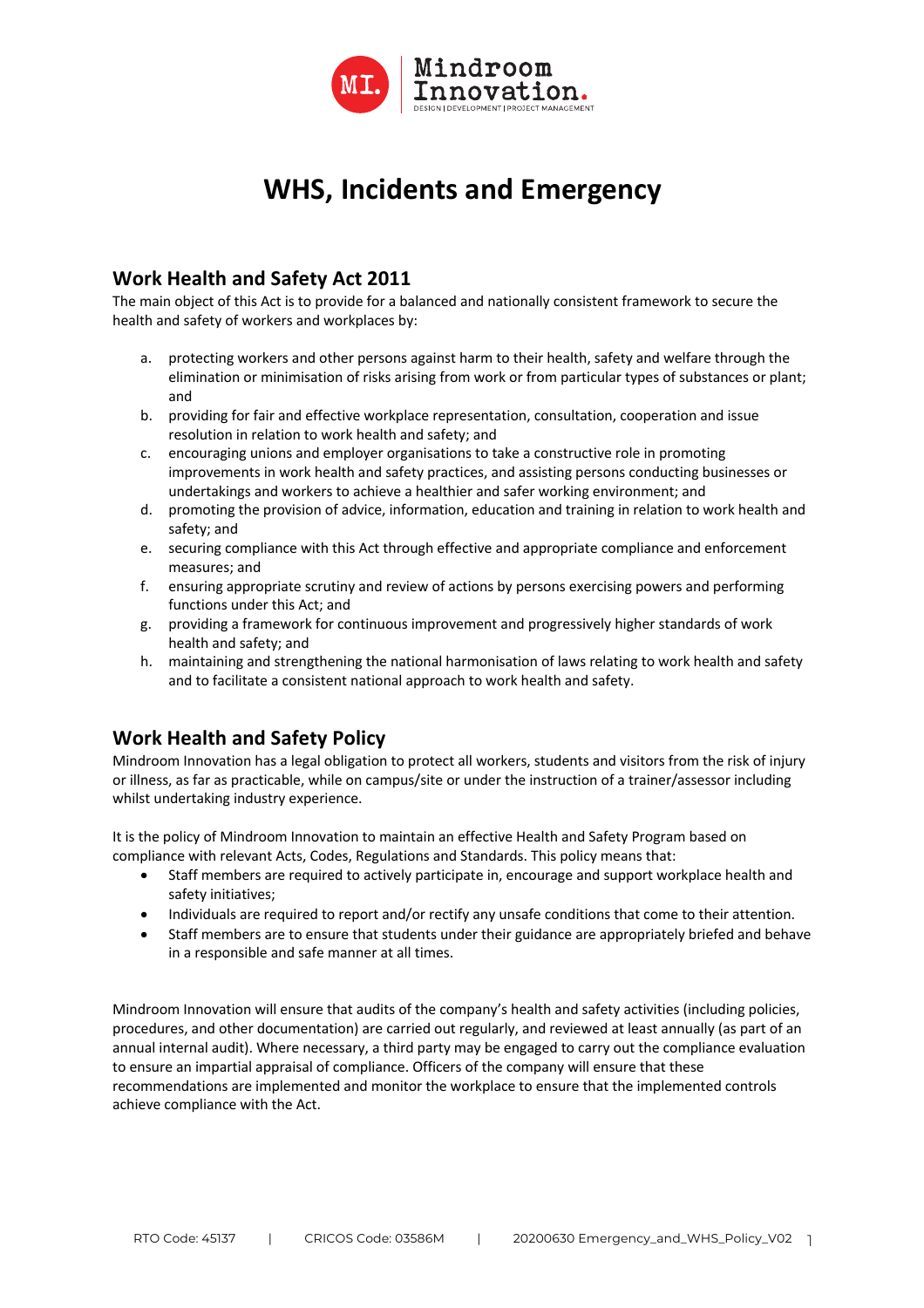

The commitment of all staff members to the Workplace Health and Safety Program and the elimination or control of workplace hazards is required. Each individual is personally responsible for working in a safe and healthy manner, following safety rules and actively participating in safety training.

Conditions and behaviour at Mindroom Innovation are conducted in accordance with Work Health and Safety Act 2011. Division 4 – Section 28 and 29 of this Act which states:

While at work, a worker for other person, including students] must:

- a. take reasonable care for his or her own health and safety; and
- b. take reasonable care that his or her acts or omissions do not adversely affect the health and safety of other persons; and
- c. comply, so far as the worker is reasonably able, with any reasonable instruction that is given by the person conducting the business or undertaking to allow the person to comply with this Act; and
- d. co-operate with any reasonable policy or procedure of the person conducting the business or undertaking relating to health or safety at the workplace that has been notified to workers.

Mindroom Innovation will not knowingly demand or expect any person to participate in any activity which is beyond their personal capability or is likely to be detrimental to their health, safety or personal wellbeing.

# **Injury and Incident Procedure**

The following procedure applies to incidents related to any employee, contractor, student or visitor of Mindroom Innovation:

- whilst present in any building or facility or on any ground owned, occupied or managed by Mindroom Innovation; or
- in the course of, or as a result of, any occupational, educational, commercial, or activity endorsed by Mindroom Innovation, whatever its location.

An incident means any unplanned event that causes, or has the potential to cause, an injury or illness and/or damage to equipment, buildings, plant or the natural environment. Incidents range from near-miss incidents to serious incidents and emergencies.

A serious incident: means an incident which results in:

- the death of any person; or
- a person requiring medical treatment within 48 hours of being exposed to a substance; or
- a person requiring immediate hospital treatment as an in-patient in a hospital; or
- a person requiring immediate medical treatment for:
	- o amputation;
	- o serious head injury;
	- o serious eye injury;
	- o separation of skin from underlying tissue (for example de-gloving or scalping);
	- o electric shock;
	- o spinal injury;
	- o loss of bodily function; or
	- serious laceration.

It also includes dangerous occurrences which seriously endanger the lives or the health and safety of people in the immediate vicinity. Such dangerous occurrences include:

- collapse of a building or structure;
- implosion, explosion or fire;
- escape, spillage or leakage of substances.

An injury or illness covers any injury or illness incurred by any person whilst present on Mindroom Innovation sites, and any illness which is thought to be in some way related to the RTO. It includes the recurrence or aggravation of any pre-existing injury or illness.